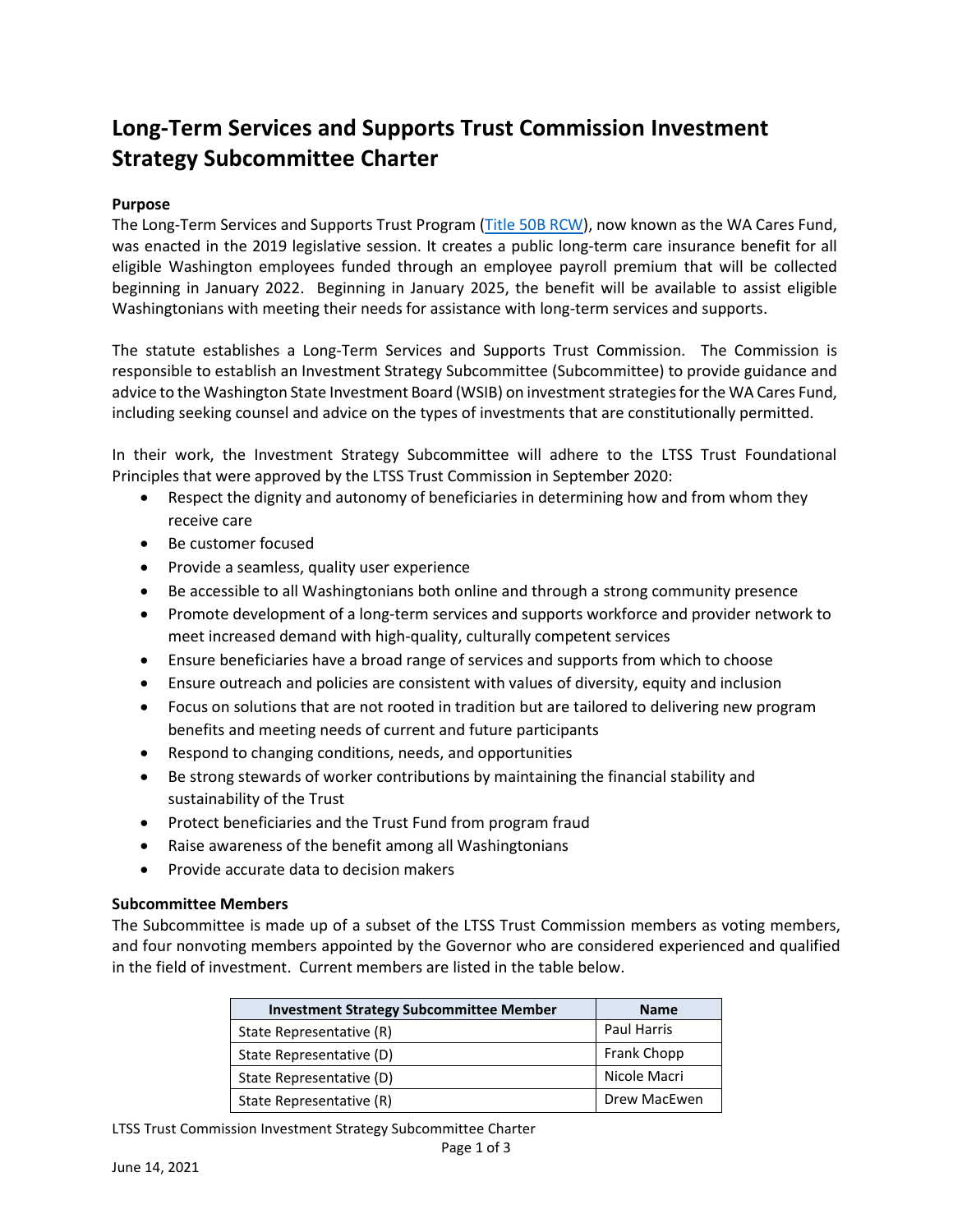| <b>Investment Strategy Subcommittee Member</b> | <b>Name</b>         |
|------------------------------------------------|---------------------|
| Senator (D)                                    | Karen Keiser        |
| Senator (R)                                    | <b>Judy Warnick</b> |
| Senator (D)                                    | <b>Steve Conway</b> |
| Senator (R)                                    | <b>Curtis King</b>  |
| <b>DSHS Designee</b>                           | <b>Bill Moss</b>    |
| <b>ESD Designee</b>                            | Kelly Lindseth      |
| Governor appointment #1                        | <b>TRD</b>          |
| Governor appointment #2                        | <b>TRD</b>          |
| Governor appointment #3                        | <b>TBD</b>          |
| Governor appointment #4                        | <b>TRD</b>          |

## **Investment Strategy Subcommittee Chair**

The LTSS Trust Commission Chair will chair the first Subcommittee meeting. At the first meeting a Subcommittee chair was elected for a one-year term for the calendar year 2021. A new chair will be elected every year. The chair shall be a member of the House of Representatives in odd-numbered years and a member of the Senate in even-numbered years.

## **Subcommittee Staff**

DSHS WA Cares Fund staff will staff the Subcommittee.

# **WA Cares Fund Investment Policies**

Per RCW 50B.04.110:

(1) The Department of Social and Health Services shall have the State Investment Board invest the funds in the account. The State Investment Board has the full power to invest, reinvest, manage, contract, sell, or exchange investment money in the account. All investment and operating costs associated with the investment of money shall be paid under RCW [43.33A.160](http://app.leg.wa.gov/RCW/default.aspx?cite=43.33A.160) and [43.84.160.](http://app.leg.wa.gov/RCW/default.aspx?cite=43.84.160) With the exception of these expenses, the earnings from the investment of the money shall be retained by the accounts.

(2) All investments made by the State Investment Board shall be made with the degree of judgment and care required under RCW [43.33A.140](http://app.leg.wa.gov/RCW/default.aspx?cite=43.33A.140) and the investment policy established by the State Investment Board.

(3) As deemed appropriate by the State Investment Board, money in the account may be commingled for investment with other funds subject to investment by the State Investment Board.

(4) Members of the State Investment Board may not be considered an insurer of the funds or assets and are not liable for any action or inaction.

(5) Members of the State Investment Board are not liable to the state, to the account, or to any other person as a result of their activities as members, whether ministerial or discretionary, except for willful dishonesty or intentional violations of law. The State Investment Board in its discretion may purchase liability insurance for members.

(6) The authority to establish all policies relating to the account, other than the investment policies as provided in subsections (1) through (3) of this section, resides with the Department of Social and Health Services acting in accordance with the principles set forth in this chapter. With the exception of expenses of the State Investment Board under subsection (1) of this section, disbursements from the account shall be made only on the authorization of the Department of Social and Health Services or its designee, and moneys in the account may be spent only for the purposes specified in this chapter.

(7) The State Investment Board shall routinely consult and communicate with the Department of Social and Health Services on the investment policy, earnings of the accounts, and related needs of the program.

LTSS Trust Commission Investment Strategy Subcommittee Charter